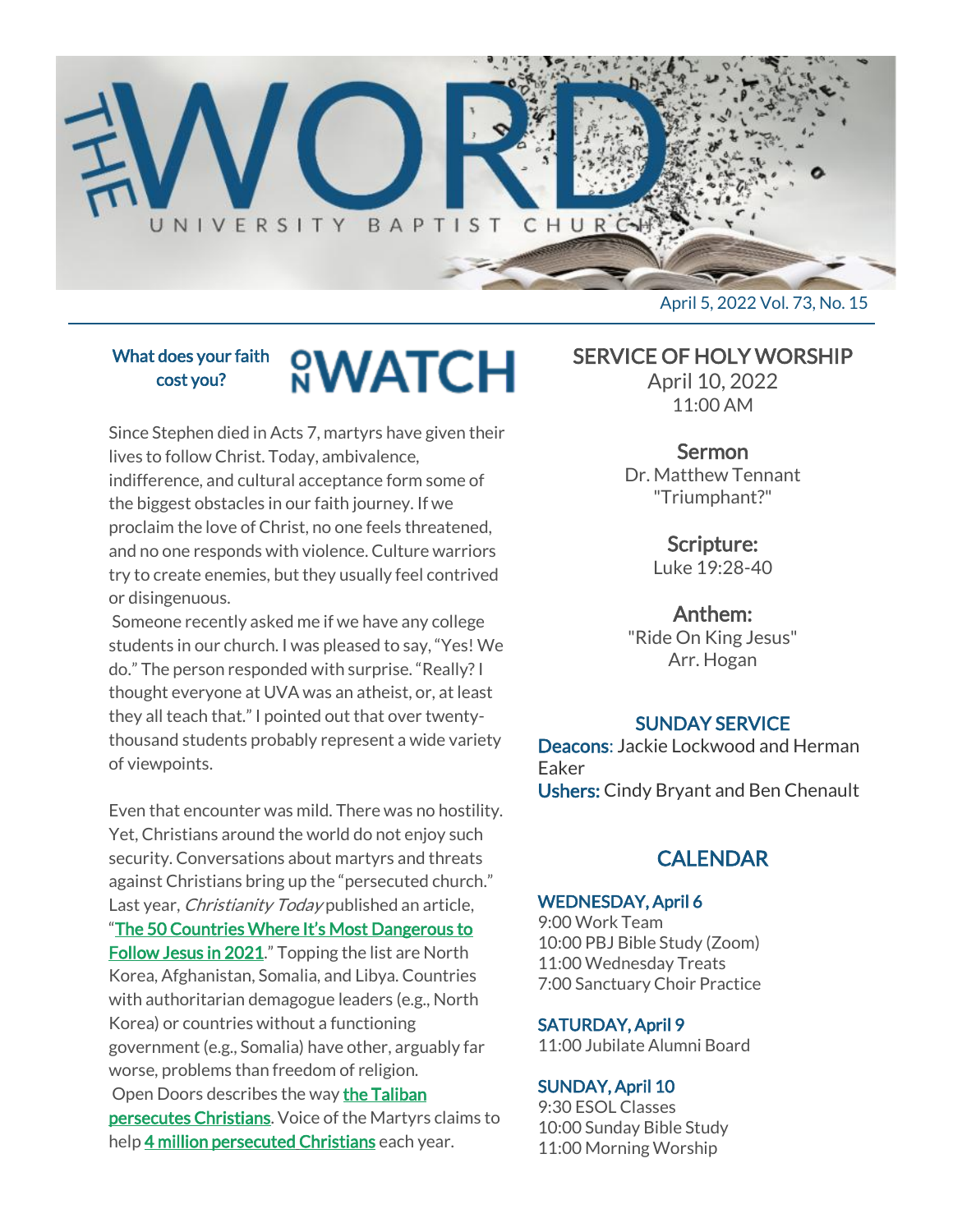Cru [states](https://www.cru.org/us/en/train-and-grow/spiritual-growth/prayer/pray-for-persecuted-church.html), "Right now 200 million people face persecution for believing in Jesus…" The Esther Project [says](http://theestherproject.com/statistics/) "322 Christians are killed for their faith" each month. A [2014 resource](https://cbf.net/in_the_face_of_persecution) from the CBF outlines the daily persecution facing several missionaries in the Middle East.

Because I have never experienced such persecution, I have lots of questions. The evangelistic zeal of some of these ministries conflates violence with a persecution complex. Voice of the Martyrs has a recent history of child abuse accusations [\(here,](https://www.christianitytoday.com/news/2012/april/tom-white-accusations.html) here, & [here\)](https://thenationonlineng.net/ex-students-tackle-director-st-stephens-school-allege-rape-death-six-colleagues/), which shines a negative light on their organization. According to a [2017 survey,](https://www.prri.org/research/lgbt-transgender-bathroom-discrimination-religious-liberty/) white evangelicals think Christians face more discrimination than Muslims. In fact, Muslims face more [discrimination](https://www.vox.com/identities/2017/3/10/14881446/prri-survey-muslims-christians-discrimination) than Christians and just about any other religious group in the U.S. However, my questions do not undermine the existence of persecution. And, a CBF resource titled "In the Face [of Persecution](https://cbf.net/in_the_face_of_persecution)" holds more credibility for me than the others since they are part of our ecclesiastical family.

This trip down the rabbit hole prompts me to think about the **cost of discipleship**. What do we do with our freedom to gather? How do we respond to the lack of persecution? It's so easy to take it for granted. Dietrich Bonhoeffer writes, "Costly grace is the gospel which must be sought again and again and again, the gift which must be asked for… Such grace is costly because it calls us to follow, and it is grace because it calls us to follow Jesus Christ."

When there is no cost, is there grace? Have we, in this time and in this beautiful place, grown so complacent that we miss the invitation to discipleship? We are fortunate to not live under the thumb of Kim Jong-un in North Korea. We are blessed to have order in our streets, unlike the poor people of Somalia. We are lucky to not experience the shelling and bombardment in Ukraine. Instead, we live in or near Charlottesville and can do almost anything we want. What are we doing with this freedom and these blessings?

12:15 Youth Group (Cancelled for Spring Break) 5:00 Jubilate Rehearsal

MONDAY, April 11 8:30 Morning Prayer [\(UBC](https://www.facebook.com/UniversityBaptistChurchCharlottesville) [Facebook Page\)](https://www.facebook.com/UniversityBaptistChurchCharlottesville) 10:30 Bible Reading Group (**Zoom**)

#### TUESDAY, April 12

9:30 Staff Meeting 12:00 Annie Armstrong Circle 6:30 Prayer Shawl Group 7:00 Voces Laetae Rehearsal 7:00 Environmental Book Group

For our most up-to-date calendar, [click here.](https://universitybaptist.org/calendar/)



#### HAPPY BIRTHDAY!!

Join us in wishing some of our church family a Happy Birthday this week! April 14: Pete Whitt April 16: Carter Groff April 17: Laura Faye Groff April 18: Jim Moore and Larry Groves

Peace, Matt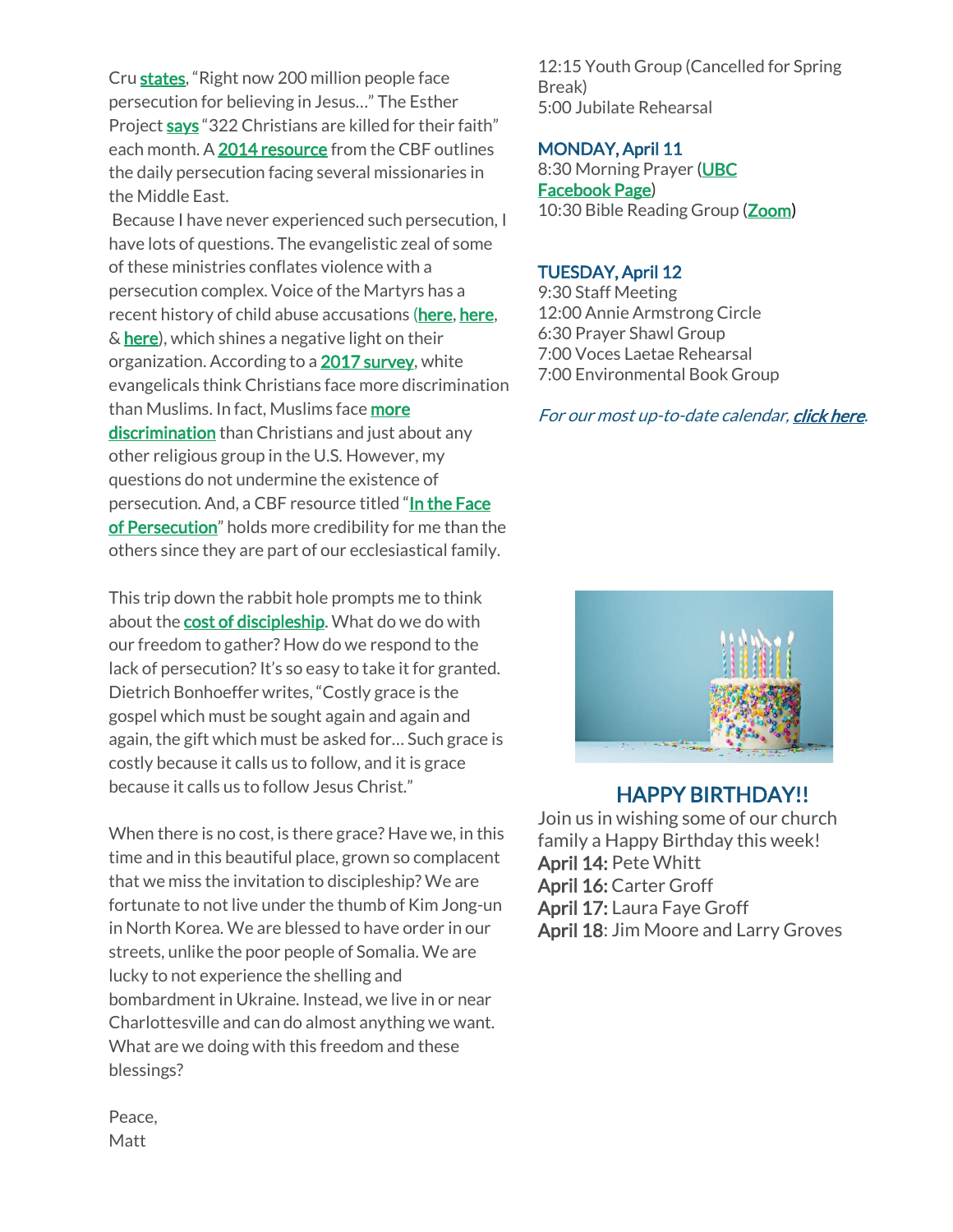

### UNIVERSITY BAPTIST CHURCH

Do Justice. Love Kindness. Walk Humbly.

Join us for Holy Week in person or virtually - you are welcome and wanted here!

Spy Wednesday | April 13 at 12 PM

Good Friday | April 15 at 12 PM

Maundy Thursday | April 14 at 7 PM

Easter Sunday | April 17 at 11 AM

We seek to be an authentic community of Christians who love and care for each other as a family, and openly welcome and include all people regardless of age, race, gender, ethnicity, sexual orientation, disability, or background.

1223 W Main Street, Charlottesville, VA | www.universitybaptist.org

#### Easter Service Parking

Easter is likely to be our highest attendance Sunday in a couple years, so the Greeters would like to encourage those with accessible parking permits to make use of the three on-street Sunday-only parking spaces in front of UniBap Park. The last time we had a full crowd for Easter (in 2019), both church parking lots filled up, but two of those three on-street spots remained empty.

#### Memorial Lilies for Easter

Easter will be April 17, and we would like to decorate our sanctuary with an abundance of lilies. If you would like to dedicate a lily in honor or memory of a loved one, please contact Dani Sharkey in the church office [<dsharkey@universitybaptist.org>](mailto:dsharkey@universitybaptist.org) to let her know the wording that you would like to appear in the Easter bulletin. The cost of each lily will be \$12. You can mail a check, drop it in the offering plate, or pay online earmarked "Easter Lilies." The last day to order is Monday, April 11. You may pick up your lilies after the 11:00 Easter service.



Sarah Buchanan, Chair of the Floral Team

# **Will's Community<br>Will Mill Corner**

#### Caring for Grieving Hearts

There are many ways that we build community as a congregation. It's always fun and exciting to have large events like cookouts and service days, and these are important ways to grow closer. Yet some of the most important ways we draw closer are the quiet, gentle acts

of care and concern that we show to one another.

As you've seen in the Word, there have been several losses in the past few weeks that have left members of our congregation grieving. In response, our Bereavement Team, a part of our Deaconled Circle of Caring ministry, has been actively engaged in finding ways to offer comfort and support during a painful time for members of our church family. This is a work that they faithfully do, week in and week out, usually out of sight and outside the awareness of most of us. Yet even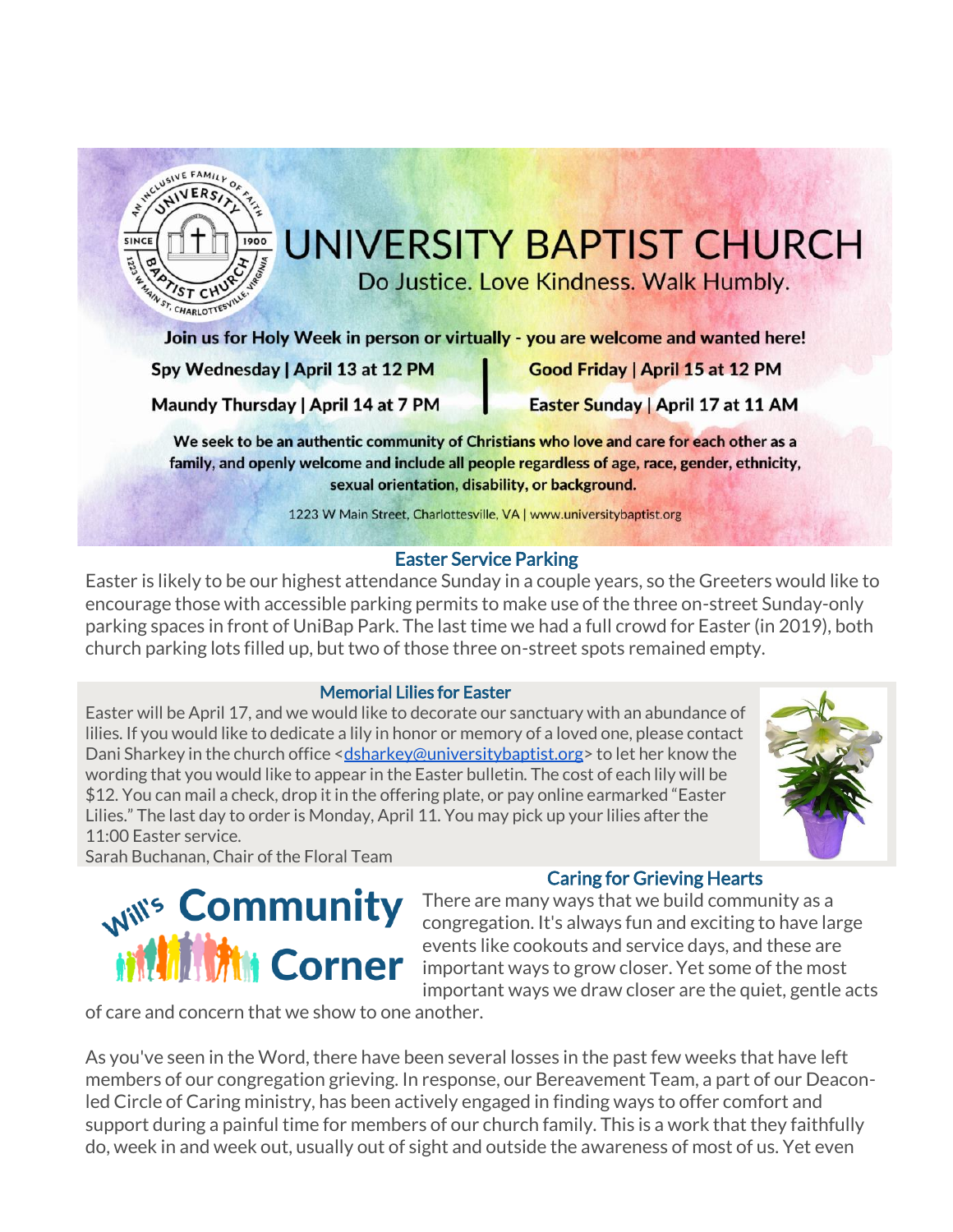though it is seldom seen, it is profoundly important, part of what makes us a church family. So thank you to our team: Colleen, Alice, Sarah, Laura Faye, Margie, Sylvie, Tom, Raynell, and Michele. Your ministry is a valuable part of how we serve God and love one another.

#### National Missions Offering



Each Spring UBC has participated in the Cooperative Baptist Fellowship's National Missions Offering. This emphasis helps support our missionaries right here in the US. UBC's offering supports the ministry of Scarlette Jasper, a CBF missionary working in southeastern Kentucky, where UBC has been partnered with missionaries for many years. Scarlette was commissioned by the Cooperative Baptist Fellowship as a field missionary in 2014, and now serves one of the poorest parts of the United States. There, she is the director of Olive Branch Ministries, Inc [\(olivebranchministriesky.org\)](http://olivebranchministriesky.org/) to address the needs of the local community. Some of the many needs that Scarlette helps address are: working with the homeless, coordinating childrens' literacy projects, rent and utility aid, assisting with transportation costs for distant medical appointments, providing

heaters or propane in the winter, supporting local schools with supplies, and helping veterans get needed services. She maintains a small mission house that serves as an emergency shelter and place for pastoral counseling. You can see her most recent projects on her Facebook page,

here: [https://www.facebook.com/Olive-Branch-Ministries-766161053487938.](https://www.facebook.com/Olive-Branch-Ministries-766161053487938) Even through the challenges of the pandemic, Scarlette has remained active in her community to help with their needs. Like the majority of our field missionaries, Scarlette must raise her own program and project support. Our goal this year is to raise \$3,000 to support Scarlette and her work in Kentucky. This year, please consider offering your thoughts, prayers, and financial support to our National Missions Emphasis. When donating online, specify "National Missions" to ensure that your offering is sent to Scarlette.

#### Lenten Bible Study

This Sunday, we will continue an in-person study for the season of Lent. Instead of a deep-dive Bible study, our focus will be more devotional. We will meet at 10:00 AM in the Fellowship Hall and conclude by 10:30. Dr. Matthew Tennant will lead the conversation this week. [Click](https://universitybaptist.org/wp-content/uploads/2022/03/Session4.pdf) [HERE](https://universitybaptist.org/wp-content/uploads/2022/03/Session6.pdf) to download the study guide for April 10th.

To enhance conversations among the participants, we will not offer an online option. For those who are unable to attend but still want to join a group, the Open Minds class does offer a hybrid option. Contact Debra Bryant or Ed Lowry for details. If you have any questions, please contact Dr. Tennant.

#### Scoper Lecture Series

The Inaugural Scoper Lecture Series Featuring Dr. Kate Bowler

Online Premiere of Kate's Lecture Thursday, April 7 - Details TBD

Theological Horizons Website [www.theologicalhorizons.org/katebowler](http://www.theologicalhorizons.org/katebowler) 

#### Volunteer Opportunity - The Soft Serve Returns!

As we look at the weather warming up these next few days, we have pulled the soft serve machine out of its winter storage! If you'd like to help hand out ice cream on Wednesdays, we'd love to have your help. It's easy and fun, brightening everyone's day. All you need to bring is a smile (and maybe sunscreen). You can sign up [to help here.](https://docs.google.com/document/d/1KBkQTR3x3nmWKJ1rSoSU74-feVbhhp7ucWTPgBpxmYE/edit?usp=sharing)

#### Sunday Mornings

#### **Worship**

Our Sunday morning worship service will begin at 11:00 am. We encourage everyone in the congregation to join us in whatever way you feel safe and comfortable at this time, whether in person or virtually. As always, you can listen by radio on WINA (1070 AM and 98.9 FM), or you can join us online for our live broadcast. To view the live video broadcast, visit our **[Facebook page](https://www.facebook.com/UniversityBaptistChurchCharlottesville/)** or click [this link](https://www.youtube.com/c/UniversityBaptistChurchCharlottesville/live) to watch on YouTube.